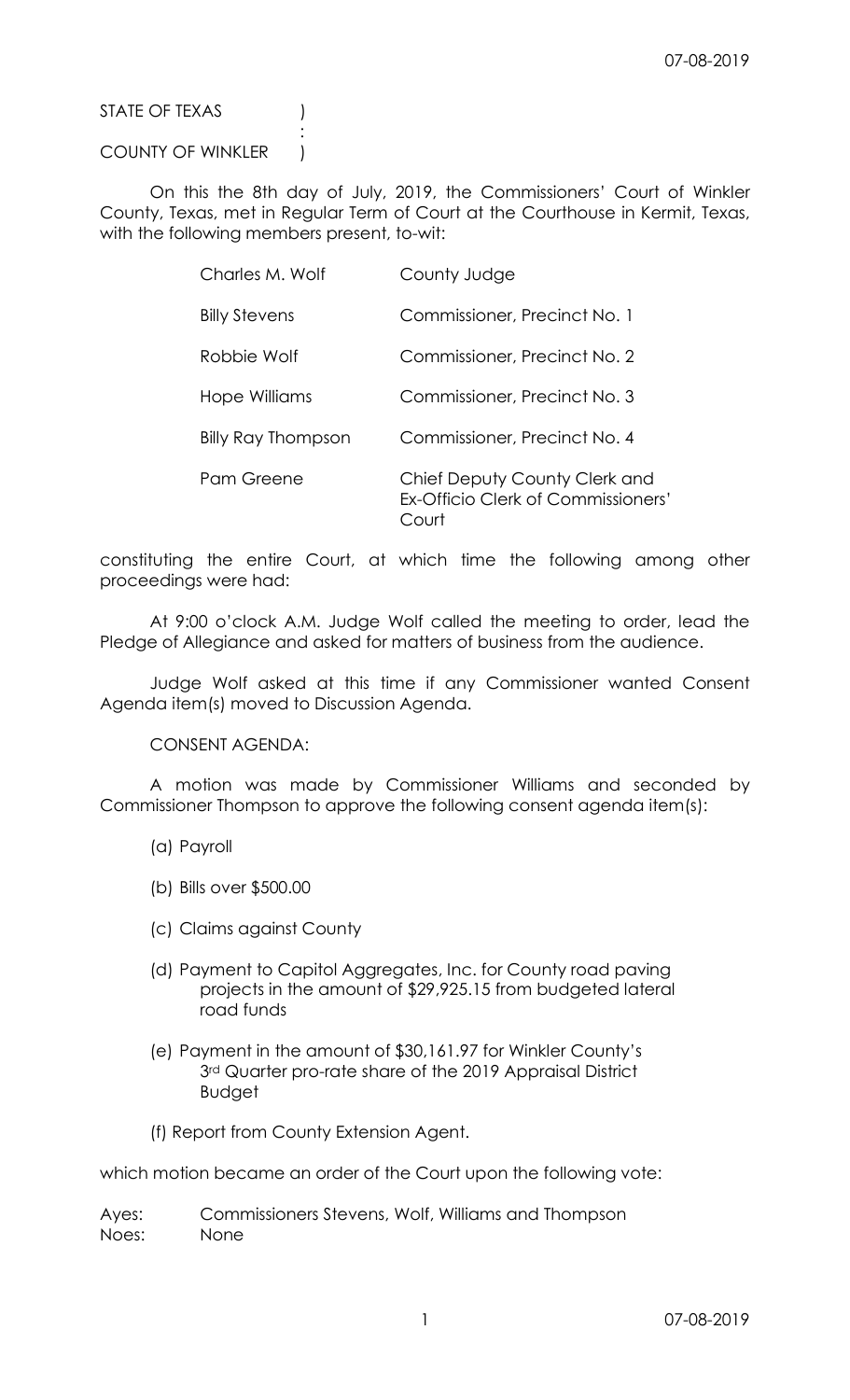Following discussion regarding City of Kermit using the area surrounding the Courthouse for Kermit Celebration Days on September 28-29, 2019, a motion was made by Commissioner Williams and seconded by Commissioner Stevens to approve allowing City of Kermit to use the area surrounding the Courthouse for Kermit Celebration Days on September 28-29, 2019 with the understanding that all flower beds would the blocked off so that no one could enter them; which motion became an order of the Court upon the following vote:

Ayes: Commissioners Stevens, Wolf, Williams and Thompson Noes: None

 A motion was made by Commissioner Wolf and seconded by Commissioner Stevens to approve purchase of five (5) ton cargo truck from State of Texas Federal Surplus for Wink Volunteer Fire Department in an amount not to exceed \$7,500.00 from contingency funds; which motion became an order of the Court upon the following vote:

Ayes: Commissioners Stevens, Wolf, Williams and Thompson Noes: None

 A motion was made by Commissioner Stevens and seconded by Commissioner Wolf to approve change order for golf cart sheds in the amount of \$3,500.00 from committed funds; which motion became an order of the Court upon the following vote:

Ayes: Commissioners Stevens, Wolf, Williams and Thompson Noes: None

 A motion was made by Commissioner Thompson and seconded by Commissioner Williams to approve purchase of twenty-five (25) (+) computers from Dell in an amount not to exceed \$45,000.00 from committed Courthouse computer equipment funds; which motion became an order of the Court upon the following vote:

Ayes: Commissioners Stevens, Wolf, Williams and Thompson Noes: None

 A motion was made by Commissioner Stevens and seconded by Commissioner Williams to approve payment in the amount of \$7,482.00 to Onsolve, LLC for CodeRED extension and CodeRED Weather Warning extension for the period of July 09, 2019 to July 08. 2020 with \$1,255.96 to be billed to the City of Wink, \$970.20 to Wink-Loving Independent School District, \$834.50 to Loving County, \$3, 237.54 to the City of Kermit and \$1,183.80 from Winkler County budgeted funds; which motion became an order of the Court upon the following vote:

Ayes: Commissioners Stevens, Wolf, Williams and Thompson Noes: None

 Following discussion regarding adoption of amendments pursuant H.B. 2840, a motion was made by Commissioner Stevens and seconded by Commissioner Williams to table matter until a later date; which motion became an order of the Court upon the following vote:

Ayes: Commissioners Stevens, Wolf, Williams and Thompson Noes: None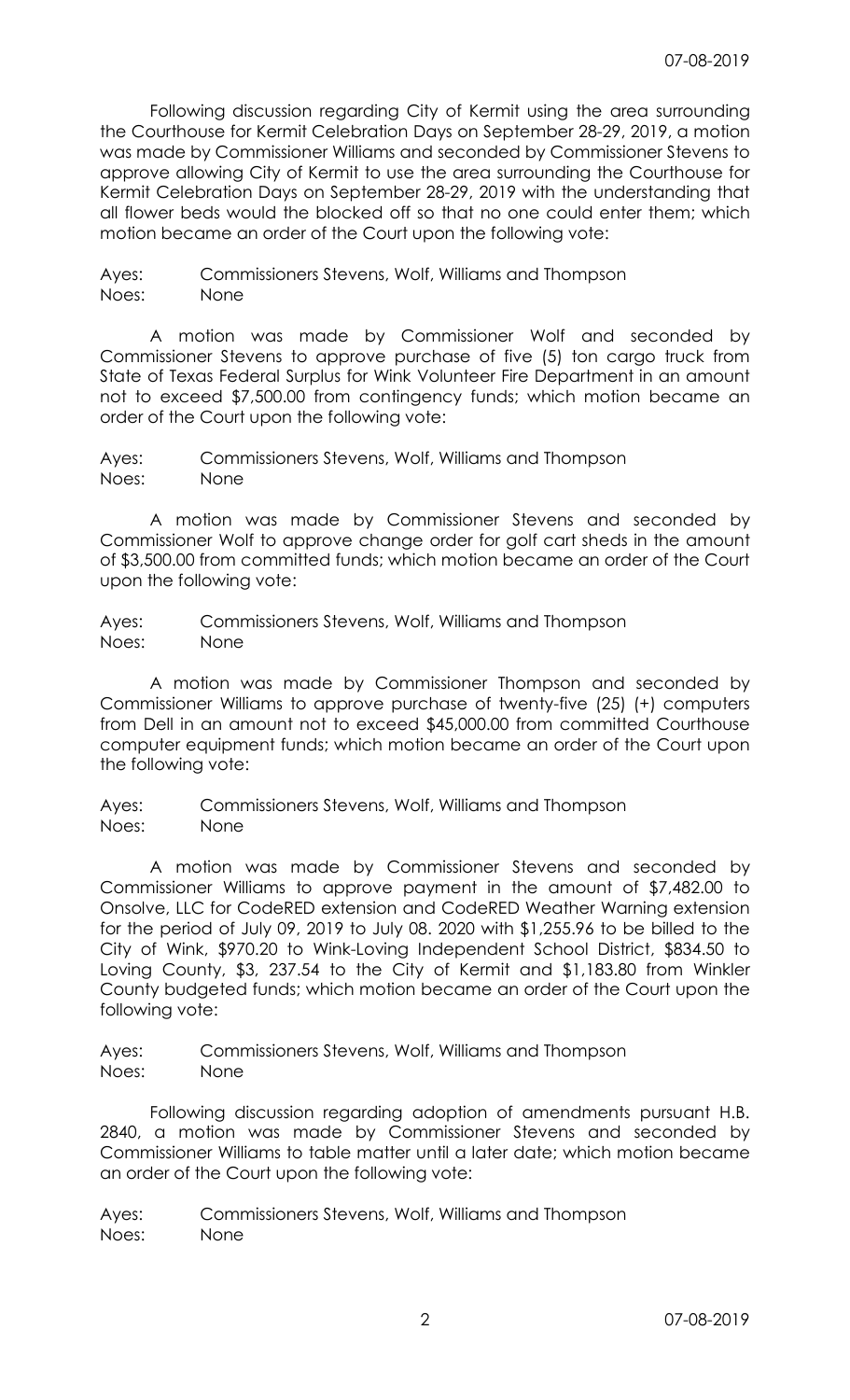A motion was made by Commissioner Wolf and seconded by Commissioner Williams to approve replacement of the door at Winkler County Recreation Center in the amount of \$2,750.00 and replacement of two (2) doors at the Boy Scout Building in the amount of \$6,240.00 by Doerksen Construction from committed funds for the Recreation Center and from budgeted funds for the Boy Scout Building; which motion became an order of the Court upon the following vote:

Ayes: Commissioners Stevens, Wolf, Williams and Thompson Noes: None

 There were no Winkler County Courthouse construction claim(s) for the Court to consider at this time.

 A motion was made by Commissioner Stevens and seconded by Commissioner Thompson to approve Kermit Community Center construction claim(s); which motion became an order of the Court upon the following vote:

Ayes: Commissioners Stevens, Wolf, Williams and Thompson Noes: None

 A motion was made by Commissioner Wolf and seconded by Commissioner Stevens to approve Wink Community Center construction claim(s); which motion became an order of the Court upon the following vote:

Ayes: Commissioners Stevens, Wolf, Williams and Thompson Noes: None

 A motion was made by Commissioner Williams and seconded by Commissioner Stevens to approve Winkler County Airport construction claim(s); which motion became an order of the Court upon the following vote:

Ayes: Commissioners Stevens, Wolf, Williams and Thompson Noes: None

 A motion was made by Commissioner Stevens and seconded by Commissioner Williams to approve Winkler County Golf Course construction claim(s); which motion became an order of the Court upon the following vote:

Ayes: Commissioners Stevens, Wolf, Williams and Thompson Noes: None

 A motion was made by Commissioner Thompson and seconded by Commissioner Stevens to receive the following Monthly Reports from County Officials of fees earned and collected for the month of June, 2019:

## INSERT

which motion became an order of the Court upon the following vote:

Ayes: Commissioners Stevens, Wolf, Williams and Thompson Noes: None

There were no line item adjustment(s) for the Court to consider at this time.

 There were no budget amendment(s) for the Court to consider at this time.